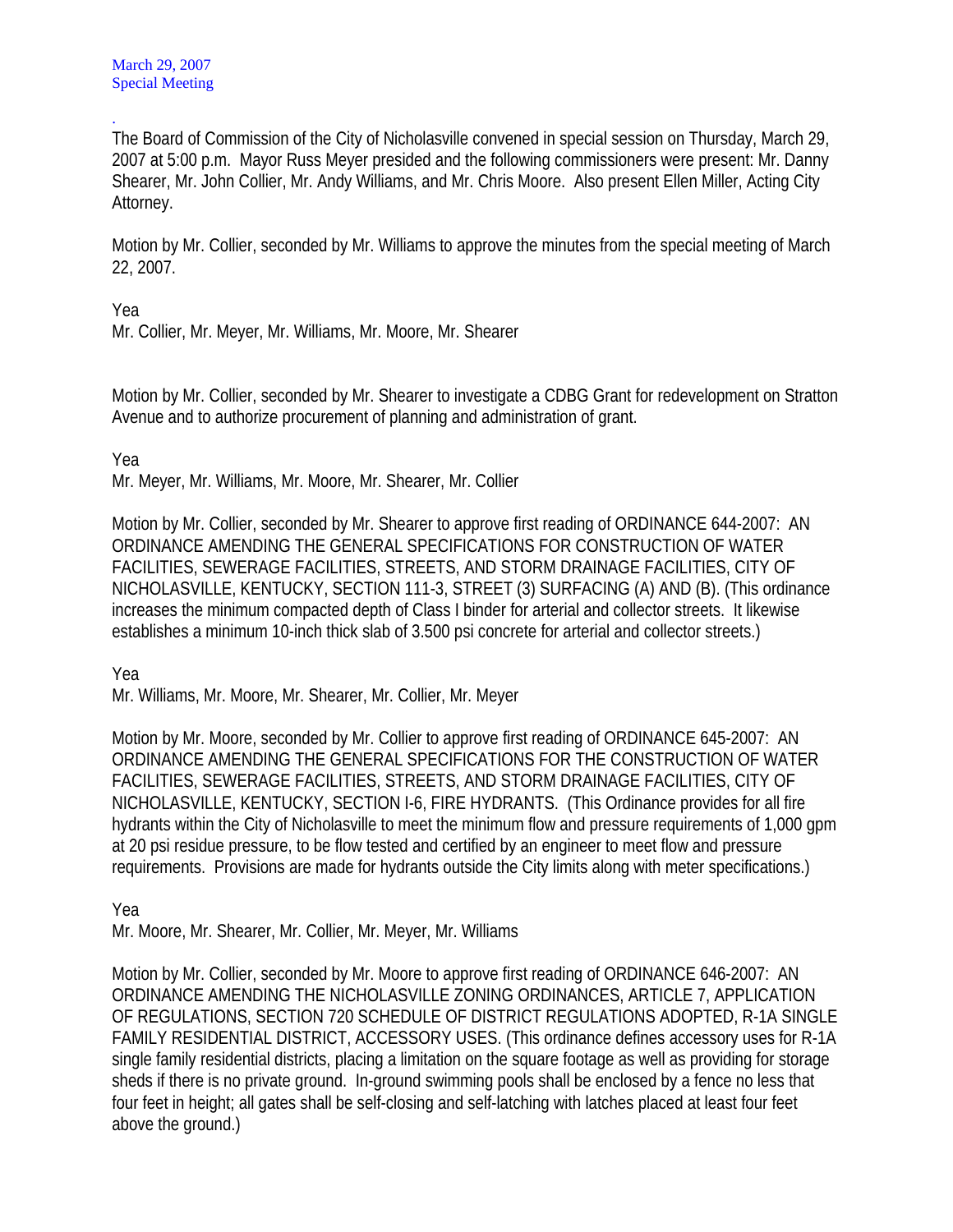. Yea

Mr. Shearer, Mr. Collier, Mr. Meyer, Mr. Williams, Mr. Moore

Motion by Mr. Williams, seconded by Mr. Shearer to approve first reading of ORDINANCE 647-2007: AN ORDINANCE AMENDING ARTICLE 9, OFF-STREET PARKING AND LOADING SECTION 910, OF THE NICHOLASVILLE ZONING ORDINANCES. (This ordinance amends parking space dimensions, minimum distance and setback lines, to provide that parking spaces shall have minimum rectangular dimensions of not less that nine feet in width and 19 feet in length for ninety degree parking, nine feet in width and 23 feet in length for parallel parking, nine feet in width and 19 feet in length for sixty degree parking and nine feet in width and 19 feet in length for forty-five degree parking.)

Yea

Mr. Collier, Mr. Meyer, Mr. Williams, Mr. Moore, Mr. Shearer

Motion by Mr. Shearer, seconded by Mr. Williams to waive sidewalks for Lot A1, Brannon Crossing Subdivision on the northeast corner of the intersection of US 27 (Lexington Road) and East Brannon Road.

Yea

Mr. Meyer, Mr. Williams, Mr. Moore, Mr. Shearer, Mr. Collier

Motion by Mr. Collier, seconded by Mr. Williams to authorize the Mayor to sign a Proclamation proclaiming April 22, 2007 as St. Luke Catholic Church 140<sup>th</sup> Anniversary Day.

Yea

Mr. Williams, Mr. Moore, Mr. Shearer, Mr. Collier, Mr. Meyer

Motion by Mr. Collier, seconded Mr. Moore to approve the Mayor to authorize the Mayor to sign Resolution 032907: A RESOLUTION APPROVING AND AUTHORIZING AN ASSISTANCE AGREEMENT BETWEEN THE CITY OF NICHOLASVILLE AND THE KENTUCKY INFRASTRUCTURE AUTHORITY TO PROVIDE \$11,235,775 LOAN FUNDS FOR WASTEWATER SYSTEM IMPROVEMENTS.

Yea

Mr. Moore, Mr. Shearer, Mr. Collier, Mr. Meyer, Mr. Williams

Motion by Mr. Collier, seconded by Mr. Shearer to authorize the Mayor to sign a Cooperative Interlocal Agreement between the City of Nicholasville and Jessamine County Fiscal Court to install equipment and antennaes on City of Nicholasville's water storage tower located at 130 Capitol Court, Nicholasville, Kentucky 40356.

Yea

Mr. Shearer, Mr. Collier, Mr. Meyer, Mr. Williams, Mr. Moore

Motion by Mr. Collier, seconded by Mr. Williams to approve accounts payable as listed in the amount of \$167,915.53.

Yea

Mr. Collier, Mr. Meyer, Mr. Williams, Mr. Moore, Mr. Shearer